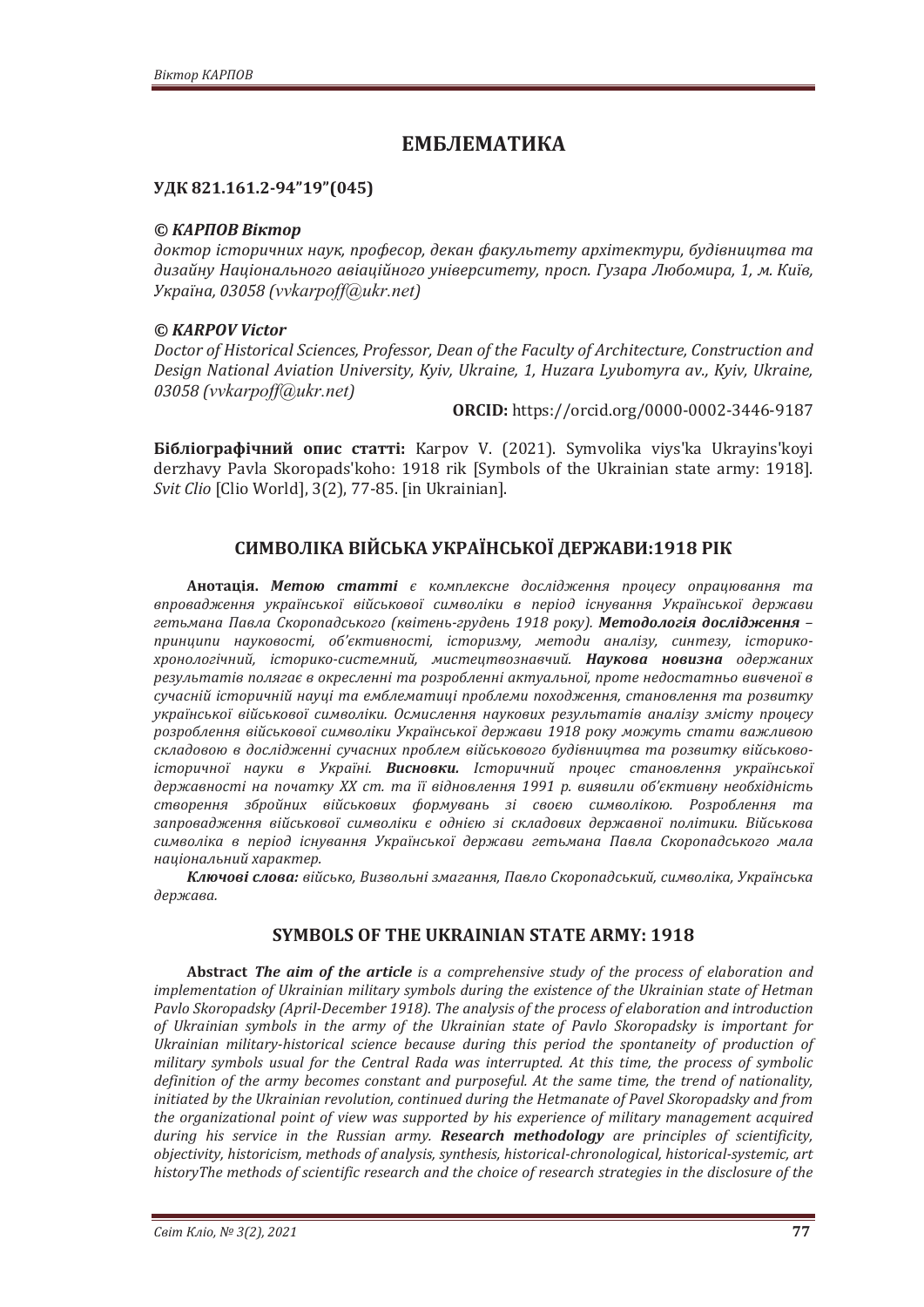*topic completely depend on the objective picture of the development of Ukrainian statehood in the* conditions of international influence on this process. This dependence on the process of military construction has led to the use of systematic and integrated approaches, as well as historicalchronological and historiographical methodsThe discovery of the role of Hetman Pavel Skoropadsky in the formation of the military symbols of the state was facilitated by the study of memoirs. Historiographical analysis has revealed the existence of different views of scholars on the problem of *research. Taking into account the principle of nationality in the process of making military uniforms has led to some theatricality. For example, the military costume of the blue-collar workers reflected the traditions of the Cossacks but was impractical in combat. Scientific novelty of the obtained results* consists in the formulation and development of a topical but insufficiently studied in modern historical *science and emblem problems of the origin, formation and development of Ukrainian military symbols.* Understandina the scientific results of the analysis of the content of the process of developina military *symbols of the Ukrainian state in 1918 can become an important component in the study of modern* problems of military construction and the development of military history in Ukraine. The author's research develops a discussion on the value imperative of the activities of government officials Pavlo Skoropadsky in establishing the symbols of the Ukrainian state. In particular, in military symbolism, the state emblem Trizub gave way to the national emblem - "Cossack with a musket", whose origins date back to the XVI century. The theme of the Ukrainian Cossacks, both in uniform and in symbolism in general, was close to Hetman P. Skoropadsky, who himself came from an ancient Cossack family. During Hetman's rule, the basis of the uniform of the Ukrainian army was created, in particular, the Ukrainian cockade and shoulder straps were installed, the development of the field uniform was initiated, and a special uniform was introduced for the corps and divisions of the Ukrainian and Ukrainian armies. *Conclusions*. *The historical process of formation of Ukrainian statehood in the early twentieth century, and its restoration in 1991 revealed the objective need to* create armed military formations with their own symbolsThe development and introduction of *military symbols are one of the components of state policy. Military symbols during the existence of the* Ukrainian state of Hetman Pavlo Skoropadsky had a national character. During the development of *the one-stream war of the Ukrainian state in 1918, the ancient traditions of the Ukrainian military costume, in particular the Cossack one, were taken into account. The mace, bunchuk and Cossack flag. along with the name of the warrior - a Cossack, are symbols of the Ukrainian war and testify to the use* of traditional Cossacks. The system of rank awards of the Ukrainian army of the Hetmanate period was quite complex and had several features, and its characteristic feature was the development of its *own Ukrainian terminology. The analysis of the activity of the leadership of the Ukrainian state shows* that it attached special importance to the creation of the state reward system and took measures for *its development and approval. Of course, the development of the system of state military awards was influenced by the current military-political events and realities in which the Ukrainian state existed. It is characteristic that certain elements of the symbolism of the army of Hetman Pavlo Skoropadsky* were embodied in the modern Armed Forces of Ukraine. In particular, in 2015, a uniform designed and introduced during the period of the Ukrainian State was established for the Honor Guard unit.

*Keywords: army, Liberation strugale, Paylo Skoropadsky, symbols, Ukrainian state,* 

**Постановка проблеми.** Наслідком Лютневої революції 1917 р. в Російській імперії для України стало розгортання національно-визвольного руху, що серед іншого позначився й початком процесу власного військового будівництва. Навеснівлітку1917 р. у російській армії поширюється рух за українізацію та виділення вояків української національності в окремі військові частини. До найвідоміших із них належали військові частини 1-го Українського корпусу на чолі з генераллейтенантом Павлом Скоропадським. Окрім таких українізованих формувань, була низка частин, створених самочинно в тилу, а також добровольчих утворень. Для розпізнання цих новостворених військових пілрозлілів з-поміж інших військових частин у них з'явилися власні специфічні військові відзнаки.

Українські військові формації, утворені з числа добровольців у різних містах України, були позбавлені централізованого військового керівництва і мали повну свободу ініціативи в питаннях вироблення військової символіки національного характеру, чим широко й скористалися. Творення власне української військової символіки на початковому етапі мало стихійний характер. Переважало загальне прагнення до використання історичних традицій українського війська часів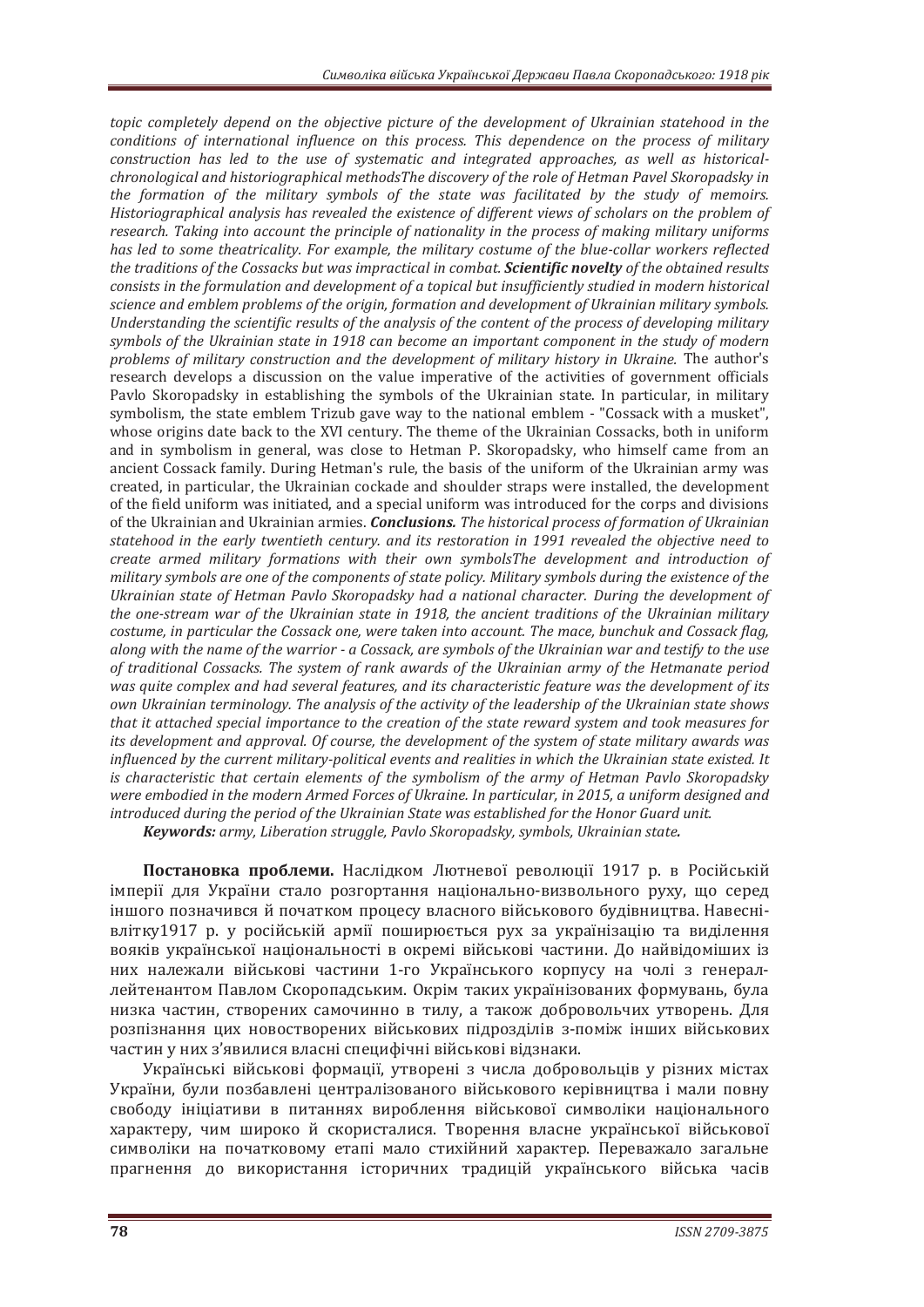козаччини без урахування вимог тогочасного періоду військової діяльності. Передусім це стосувалося зовнішнього вигляду та уніформи. Відтак, різні військові формування - полки, загони, курені - буйно зацвіли розмаїтою кольоровістю уніформ і багатством їх покрою - черкесок, жупанів, широких штанів тощо.

Аналіз процесу опрацювання та впровадження української символіки у війську Української держави Павла Скоропадського є важливим для української військовоісторичної науки, адже в цей період переривається стихійність вироблення військових символів, характерна для Центральної Ради. У цей час процес символьного означення війська набуває постійності й цілеспрямованості. Водночас тенденція народності, започаткована Українською революцією, у часи гетьманату П. Скоропадського продовжилася та організаційно була підкріплена його досвідом військового управління, набутим під час служби в російській армії.

Аналіз останніх досліджень і публікацій. Проблематика становлення та розвитку військової символіки України в період гетьманату П. Скоропадського стала предметом вивчення в розвідках В. Вороніна [1], В. Карпова [5-8], О. Круковського [9], Я. Тинченка [13; 14], В. Трембіцького [15], М. Чмира [16]. У працях цих авторів ідеться про різноманітні аспекти теми символьного означення війська Української держави гетьмана Павла Скоропадського. Більшість дослідників сходяться на думці, що процес розроблення та впровадження військової символіки в цей період був зумовлений складними процесами та реаліями державнополітичного життя України, а також динамікою розвитку української армії.

Мета і завдання дослідження. У статті на основі документальних і наративних джерел автор робить спробу комплексно схарактеризувати процес опрацювання та впровадження української військової символіки в період існування Української держави гетьмана Павла Скоропадського (квітень-грудень  $1918$  poky).

Виклад основного матеріалу дослідження. 29 квітня 1918 р. політична ситуація в Україні докорінно змінилася - було встановлено гетьманське правління Павла Скоропадського, яке продовжувалося до 14 грудня 1918 р. «[...] У цей час мої загони виступили та захопили установи за раніше виробленим порядком. На відміну від частин, які підтримували та були на боці Центральної Ради, у кожного мого прихильника була біла пов'язка на лівому рукаві та малинова на правому [...]», – напише Павло Скоропадський у своїх споминах [11, с. 156]. Тут принагідно зазначимо, що на рукавах одностроїв прибічників Центральної Ради в той період були жовто-сині пов'язки. Із певною часткою умовності ці відмінності в кольорах розпізнавання сторін конфлікту можна сприймати як свідчення певних ціннісних імперативів.

У перші місяці влади гетьмана П. Скоропадського було започатковано створення основ нового державного устрою [10, с. 396]. Важливе значення в цьому державотворчому процесі посідала символіка як державна, так і військова. Саме на відносно короткий у часі період існування Української держави припадає важливий етап процесу розроблення, опрацювання та вироблення державної та військової символіки. У цей час було виконано основну роботу зі створення однострою для української армії, зокрема встановлено українську кокарду, погони, було започатковано розроблення польової форми, запроваджено спеціальну форму для корпусів і дивізій війська Української держави, а також штабу і конвою гетьмана. Український фалерист В. Воронін стверджує, що саме в цей період гетьманату П. Скоропадського було опрацьовано нагородну систему Української держави [1, c. 31].

Паралельно з розробленням одностроїв усталювалася й символіка гетьманського війська. Тут простежується використання української козацької символіки XVI-XVIII ст. Булава, бунчук та козацький прапор поруч із назвою вояка -«козак» виступають свідченням успадкування традицій козацького війська. Булаву вживали на погонах, кокардах на кашкетах військовослужбовців гетьманської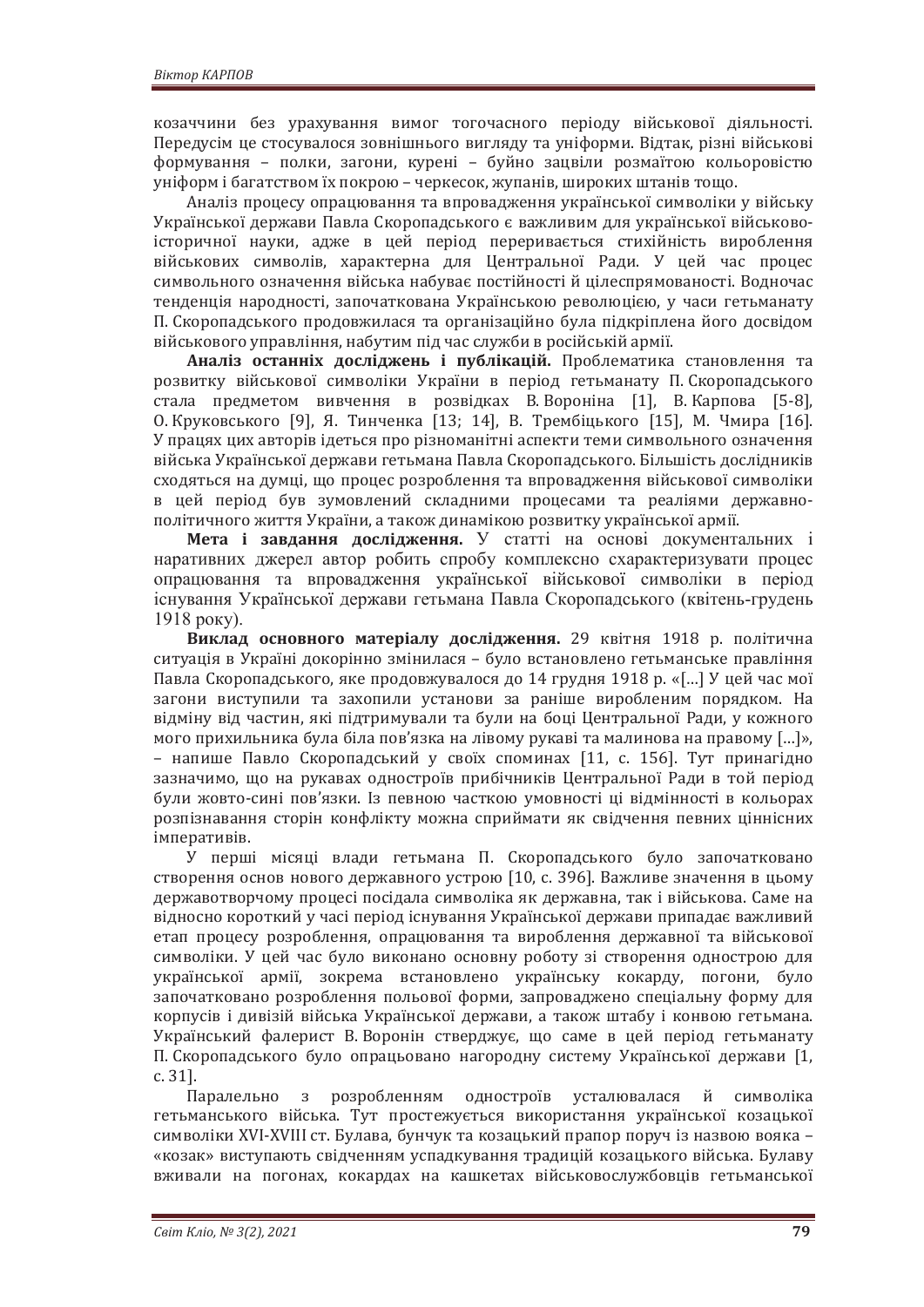гвардії - Окремої Сердюцької дивізії. Козацькі прапори, розміщені обабіч центрального медальйону з Тризубом блакитного кольору, бачимо на нагрудному знаку випускників Інструкторської школи старшин [19, с. 10-11].

Ще наприкінці весни 1918 р. гетьманом П. Скоропадським під юрисликцією Міністерства морських справ була створена державна геральдично-прапорна комісія. Її завданням була розроблення проєктів низки прапорів для українського морського флоту, армії, дипломатичної служби, гетьманського двору та інших державних установ. Також у Севастополі, а пізніше в Одесі, діяла морська геральдична комісія. Наслідком роботи цих комісій стало затвердження в липні та вересні 1918 р. П. Скоропадським двох комплектів морських прапорів, а також прапорів для армії та дипломатичної, консульської служби тощо [15, с. 2].

За основу військово-морського прапора Державного флоту України було взято прапор Лиманської козацької флотилії: синій хрест на білому полотниші. За прикладом військово-морського прапорництва Великої Британії та Німеччини синій хрест отримав біло-синю облямівку. Автор проєкту прапора Г. Нарбут розмістив у верхньому кряжі державний прапор із золотим тризубом, середній зуб якого мав форму хреста. Також були опрацьовані й посадові прапори українського державного флоту: прапор міністра морських справ і прапор командувача флоту. Прапор міністра морських справ являв собою прапор флоту, на середину хреста якого був накладений якір у квадраті з білим полем. На прапорі командувача флоту на середину хреста накладався малинового кольору щит із зображенням на ньому святого архистратига Михаїла [8, с. 126]. Щодо офіційного затвердження військовоморської символіки, то гетьманом П. Скоропадським 15 липня 1918 р. було видано закон про уніформу для Державного флоту України, а 18 липня - закон про військово-морський прапор флоту [20, с. 90].

Восени 1918 р. розпочалася зміна назв військових кораблів на українські. Цей процес теж можна віднести до одного з напрямів символічного означення війська та формування комплексу військово-морської символіки. Першим 17 вересня 1918 р. було перейменовано канонірський човен «Кубанець» на «Запорожець». Згодом бронепалубний крейсер «Пам'ять Меркурія» перейменовано на «Гетьман Іван Мазепа». На листопад 1918 р. Українська держава мала у своєму розпорядженні майже весь Чорноморський флот, що базувався в Севастополі, а також Мозирську річкову флотилію [20, с. 78].

Гетьманський уряд Павла Скоропадського під час формування власної армії серед іншого вирішив встановити для військовиків також нову уніформу. В указі від 5 червня 1918 р. зазначалося: «Згідно з наказом Ясновельможного пана Гетьмана, форма військових Української армії повинна бути замінена, і зараз створена комісія для розробки проекту форми. Тому до остаточного створення і затвердження форми військових Української армії всю видачу одягу старшинам і козакам зупинити» [17, арк. 133].

Створена гетьманом П. Скоропадським комісія з проєктування й вироблення зразків нових одностроїв для Української армії і флоту одним із найперших своїх завдань визначила розроблення знаків розрізнення або рангових відзнак. 16 червня 1918 р. військове відомство Української держави видало наказ, яким встановлювалися погони для старшин Української армії [17. арк. 147-147 зв.]. Погони виготовляли із золотого або срібного брузументового шнура, плетеного «ялинкою». В «ялинку» вплітали сині шовкові нитки й пришивали на погон із сукна. прикріплюючи у верхньому кінці металевим ґудзиком. На погонах ранги позначали ромбовидними зірочками або булавами в одну лінію. Призначалися погони для генеральної старшини, штабстаршин, оберстаршин і старшин. Похідний погон був із сукна захисного кольору із закругленим верхнім ріжком, колір бічного канта відповідав роду військ. Посередині вздовж погона нашивали відповідно до звання одну або дві стрічки так само захисного кольору. Особливий конвой, а також старшини гетьманського штабу отримали знак розрізнення на форму - дві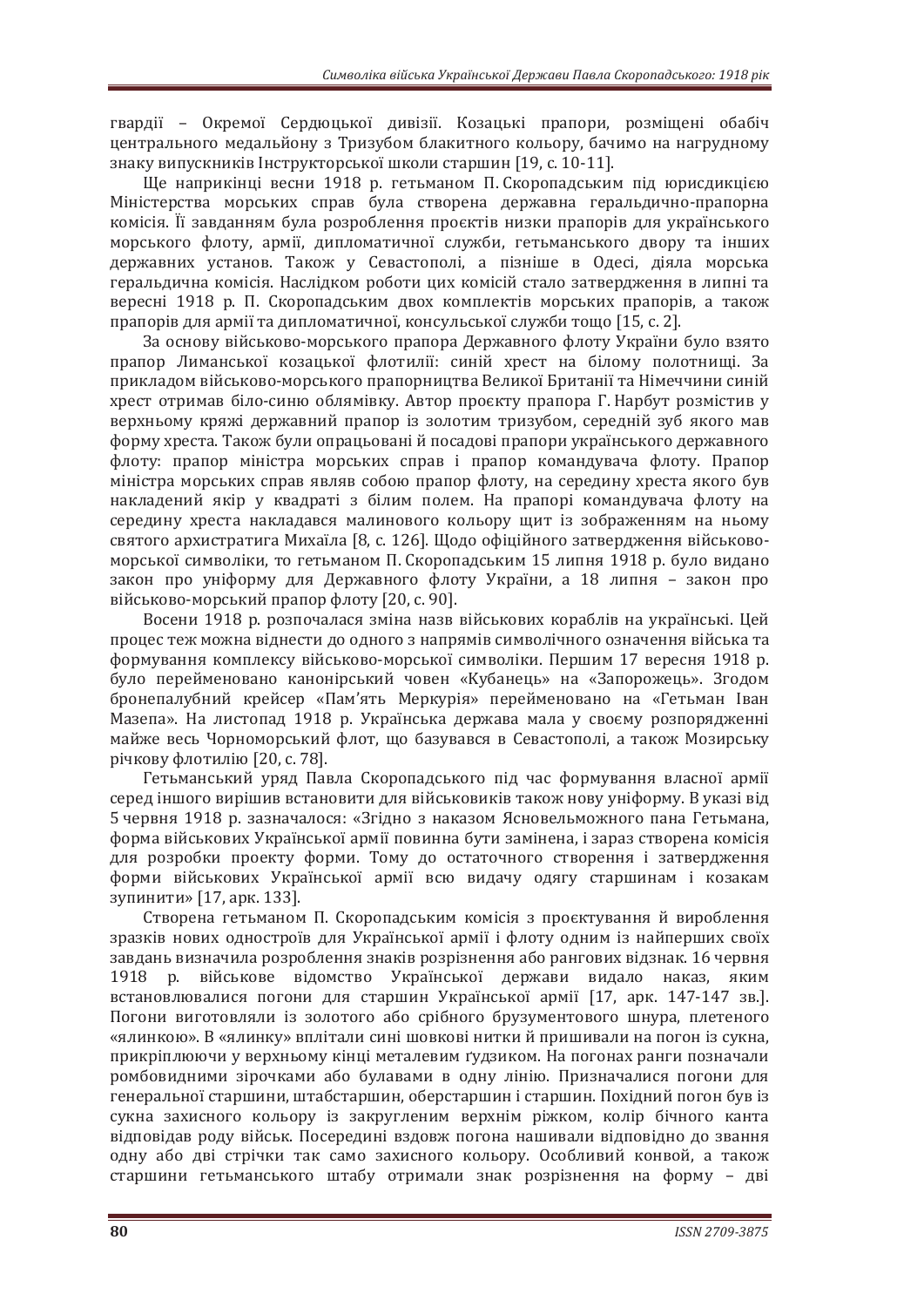перехрещені булави. Його носили на кашкеті зверху над кокардою. Військові лікарі й фармацевти теж дістали свої емблеми: лікарі на погонах – золотий або срібний ескулапів жезл, ветеринарні лікарі – золотого чи срібного змія, фармацевти – золоту чашу з двома зміями [17, арк. 204-205].

Ще раніше, 28 червня 1918 р. було встановлено нову систему нумерування на погонах для молодших старшин: командири інженерних полків і артилерії мали на погонах номери римськими цифрами, а командири піхотних дивізій, легких артилерійських бригад і полків – номери арабськими цифрами [17, арк. 194].

Згодом, у липні 1918 р., було встановлено колір погонів для кінної артилерії (гармати) і панцерних дивізіонів: у кінній артилерії погон нашивали на червону тканину з жовтим кантом, у панцерних дивізіонах – на таку ж тканину без канта. Наряддя погона встановлювалося золоте [17, арк. 258]. У серпні 1918 р. введено погони для генеральної старшини Української армії. На них були дві зиґзаґуваті смужки, вишиті гладдю з розміщенням ниток «у ялинку». Старшині дозволяли носити портупеї. Тоді ж для всіх військ Української армії вперше встановлено кокарду. Вона мала вигляд золотої опуклої ребристої зірки круглої форми, у центрі якої був круг блакитної емалі з вузькою золотою смужкою й накладеним золотим гербом Української держави. Кокарду виготовляли двох видів - металеву і штамповану. Для козаків Української армії встановлено таку ж кокарду, проте замість емалі для її виробництва було використано фарбу [17, арк. 134].

3 липня 1918 р. було затверджено похідну форму для штабу і конвою «Ясновельможного пана Гетьмана». Її основними елементами були мундир-жупан із сукна захисного кольору зі сторчовим коміром; комір з малиновим кантом - для старшин, із шовковим шнуром захисного кольору - для штабістів і особистого конвою; для осавулів на жупан нашивали розетку з трьох петельок захисного шовкового шнура на спині й посередині на полах [17, арк. 204-205].

Поза тим, на погони пришивали золоті літерні позначки «Ш. Г. В. У.» (Штаб Гетьмана Всієї України), «О.Г.К.» (Особистий Гетьмана Конвой) [6, с. 111; 16, с. 44]. Для козаків довжина жупана була коротша, ніж для старшини. Штани (шаровари) для старшини виготовляли сіро-синього кольору з малиновим кантом, фасон подовжені «бриджі». Для козаків – такі самі штани, але без канта [17, арк. 205].

Для генералів Української армії було запропоновано похідну форму на зразок одностроїв, розроблених для офіцерів штабу і конвою гетьмана. Це були сіро-сині штани з генеральськими дворядними лампасами, колір яких відповідав певному роду військ [17, арк. 375].

21 серпня 1918 р. гетьман України затвердив похідну форму для старшин і козаків Української армії. Вона складалася із сорочки-френча захисного кольору, комір сторчовий, погони пришивали на плечах. Для козаків і старшин штани виготовляли із сукна крою напівгаліфе з легким «бриджем». Кашкет захисного кольору – за англійським фасоном зі шкіряним ремінцем і дашком. Шинелі для козаків шили із селянського сукна сіро-брунатного кольору, погони з такого ж сукна пришивали на плечі. У старшини і генералів була така сама шинель, проте в старшини її комір, а в генералів хлястик та обшлаги шинелі обшивали кантом [17, арк. 450-453].

Окремо для Сердюцької дивізії запроваджено похідну форму - для піхоти, артилерії та інженерної сотні. Ця форма відрізнялася від загальних одностроїв Української армії тим, що по верхньому краю коміра вшивали синій кант, по нижньому краю - кант із приладного сукна кольору відповідного роду військ. Штани зразка «бридж» і кашкет виготовляли із сукна сіро-синього кольору. На кашкеті замість кокарди носили зорю. Для полків було визначено пампасне сукно певного кольору: 1-й і 2-й полки мали краповий, 3-й і 4-й – жовтогарячий, артилерія й інженерні сотні – яскраво-червоний колір [17, арк. 376-377].

Поза тим, Сердюцький Лубенський кінно-козацький полк цієї ж дивізії мав власну форму. Парадний однобортний мундир для козаків полку виготовляли із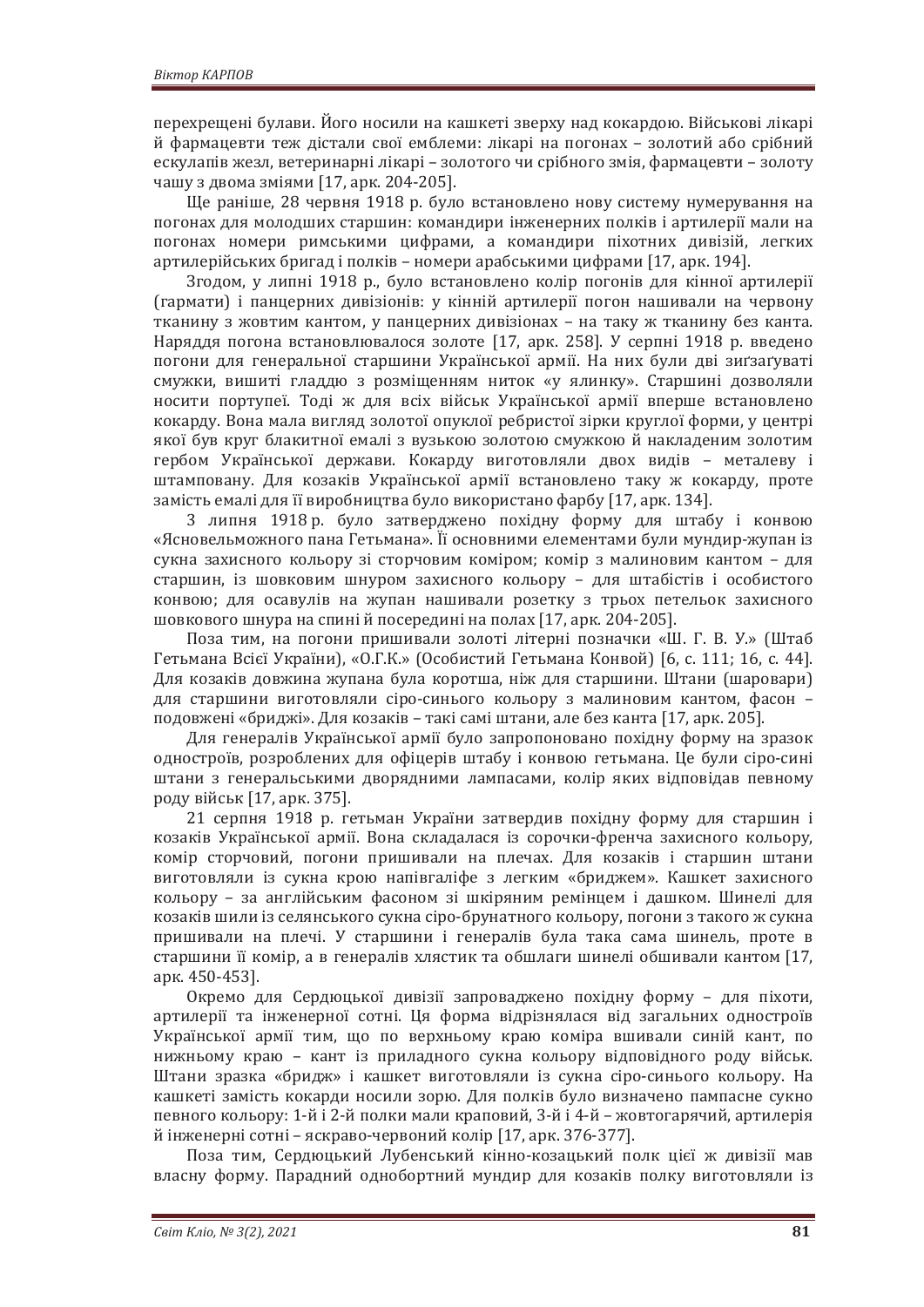синьої тканини з погонами з білого вовняного джгута, який нашивали по всьому мундиру. Для мундира старшини джгути робили срібні, із жовтими і голубими нитками. Мундир штабстаршини і оберстаршини був такий самий, як у старшин, тільки на комірі й рукавах нашивали сердюцький срібний брузумент із зиґзаґом [17, арк. 376 зв.]. Кашкет до форми Сердюцького полку мав синій верх із трьома білими облямівками із жовтою околицею. Для козаків його виготовляли без дашка, для старшини – із дашком. До парадної форми, крім кашкета, додавали ще й білу смушкову шапку, на якій разом із зорею кріпився білий волосяний султан завдовжки 20 см. Для старшини по швах зверху шапки нашивали вузький срібний галун. У командира полку замість султана на шапці кріпили два страусячих пера. Штани шили з крапового сукна. Щоденна форма своїм кроєм нічим не відрізнялася від парадної [17, арк. 433-437 зв.].

Перша козанько-стріленька дивізія – дивізія сірожупанників дістала свою назву від сірого кольору форми (жупан і сірі штани) [8, с. 388]. Цей однострій було вироблено під час формування дивізії з числа військовополонених українців із таборів на території Австро-Угорщини. 27 серпня 1918 р., прибувши до Володимира-Волинського, дивізія стала до строю Української армії [17, арк. 385]. Знаки розрізнення сірожупанники носили на комірі. Система відзнак Сірожупанної дивізії, автором проєкту якої був художник Ю. Галицький [4, с. 44], мала досить оригінальний вигляд. Як основний елемент розрізнення рангових відзнак тут використали пшеничне колосся [15, с. 99]. У козаків це були срібні колоски, у старшини - золоті колоски на комірі, а за ними - вузька жовто-блакитна стрічка. Курінний (підполковник) мав на срібному галуні два золоті колоски, полковник три. У генерала на золотому галуні були схрещені бунчук і булава. На кашкеті носили овальну кокарду. Вона мала темно-синє коло з темно-бордовою серединою, на якій було зображено золотий тризуб. Сам кашкет був сірого кольору зі згладженим чотирикутним верхом. Крім того, були ще шапки з темно-зеленим шликом [6, с. 112].

О. Круковський дослідив виявлені у приватних колекціях відзнаки Сірожупанної дивізії. П'ять відзнак за малюнками відомого художника Ю. Буцманюка було виготовлено австрійськими майстрами на високому технологічному й мистецькому рівні. На всіх відзнаках бачимо фігуру архистратига Михаїла з піднятим догори мечем у правиці. На чотирьох – жовтий лев спинається на скелю, на трьох – тризуб. Відтак О. Круковський слушно вважає, що ідея поєднання на відзнаках двох символів України - святого Михаїла та лева - була важливою для українських вояків-наддніпрянців, бо символізувала й утверджувала в них ідею соборності та незалежності українських земель [9, с. 10].

Знаки розрізнення за родом військ нашивали на рукаві однострою вище ліктя: кулеметники - два схрещені кулемети на темно-зеленій тканині; артилеристи - дві схрещені гармати, а під ними бомба; вояки технічного куреня - молот і обценьки. Використання колосків як символу для системи розрізнення військовослужбовців простежуємо і під час запровадження в січні 1919 р. чинів, відзнак та однострою Галицько-українського полку імені Івана Богуна.

На початку березня 1918 р. із військовополонених-українців, яких утримували в таборах на території Німеччини та Австро-Угоршини, було сформовано Першу українську козацьку дивізію, що за кольором її одностроїв називали ще синьожупанною. Ця військова форма мала суто національний історичний характер (сині козацькі жупани й широкі штани, шлик на шапці містився спереду, а не позаду) та була зовсім непридатною для польових умов.

Визначальним для військового будівництва Української держави в зазначений період став наказ військового міністерства № 221 від 16 червня 1918 р. Згідно з цим наказом усім військовослужбовцям України повернуто «ті ранги і стани, які вони займали до більшовицького перевороту», а старшинам було встановлено повсякденні погони [18, арк. 41-42]. Наказом Військової офіції № 222 від 18 червня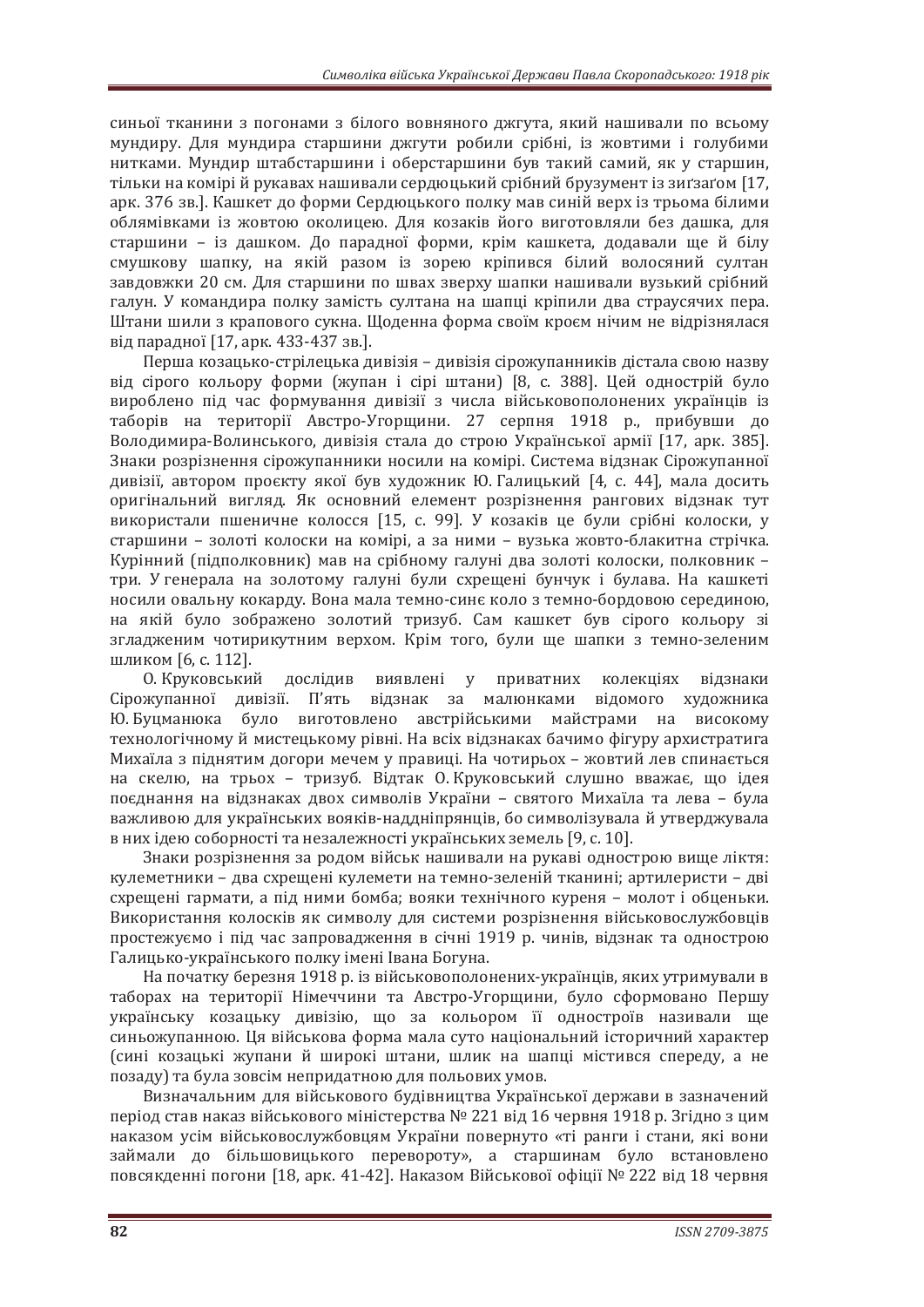1918 р. старшини отримали також похідні погони. Водночас відзнаки посад на петлицях, встановлені наказом Військового міністерства № 142 від 1 квітня 1918 р., було скасовано [18, арк. 44].

Восени 1918 р. комісія з проєктування нових зразків військової уніформи для військовиків Української армії продовжувала роботу. Зокрема, 3 вересня 1918 р. з'явився наказ № 554, яким уточнювали оформлення погонів для старшини піхоти Чорноморського окремого козацького коша. Погон пришивали на основу малинового кольору, наряддя було золоте. Похідний погон для коша виготовляли захисного кольору з малиновим кантом [17, арк. 473]. У листопаді 1918 р. для старшин Генерального штабу введено білий кант на комір польової шинелі, а в генеральної старшини Генерального штабу такий кант мав бути ще й на хлястику і по верхньому краю обшлагів на рукавах [17, арк. 550].

Внутрішня політична криза та скрутне економічне становище в країні внесло свої корективи у справу розроблення нової військової форми. Через брак потрібної тканини та неможливість пошиття старшинам шинелей встановленого зразка їм дозволяли носити українську чумарку нарівні з шинелею як одяг, що відповідав давнім козацьким традиціям [14, арк. 542].

Сдиний однострій було запроваджено для всіх курсантів «спільних юнацьких» (загальних офіцерських) шкіл. Похідний мундир складався із френча, пошитого із захисного сукна старшинського зразка з малиновим кантом, сіро-синіх з малиновим кантом крою напівгаліфе штанів, кашкета з малиновим кантом на наголовку й малинової околиці. Кокарда була загального козацького зразка. Погон виготовляли з малинового сукна, навколо всього погона нашивали золотий брузумент завширшки 15 мм, між кантом із чорного сукна і галуном залишали смужку завширшки 2 мм. В артилерійських та інженерних школах для погонів використовували не малинове, а червоне сукно. Шинель запровадили сердюцького піхотного зразка.

Дослідження свідчать, що на початках створення української армії не було сприятливих умов для відзначення військових формацій прапорами в сенсі бойових прапорів військових частин. Військові частини, що постали в Україні, спонтанно вживали жовто-блакитний прапор, що скоріше було ознакою їх національної або державної належності, аніж військовим атрибутом.

Як не дивно, але найперший прапор Армії УНР з'явився в українізованій військовій частині, яка розташовувалася в Москві. Він мав темно-червоний колір, зображення запорожця («козака з мушкетом») і козацьких атрибутів. Згодом прапор потрапив до України та використовувався 4-м полком січових стрільців, які додали до нього білі стрічки з написом «полк С.С.», а згодом і Юнацькою спільною школою [2, с. 824].

На розкішно розшитих прапорах Синьожупанної дивізії були зображені свята Покрова (на прапорі Дорошенківського полку), герби України, хрести так званого «українського степового» типу з козацькими атрибутами - сонцем, місяцем, зорями. Запорозька дивізія мала великий синій прапор із зображенням золотого тризуба, Чорношличний полк - прапор на зразок козацьких полкових хоругв зі скошеним зверху зовнішнім краєм із зображенням черепа та перехрещених кісток і написом «Україна або смерть», 4-й кінний полк - прапор із зображенням святого архистратига Михаїла [5, с. 20].

В Українській армії практикувалося відзначення військових формувань за досягнуті успіхи у виконанні бойових завдань. Окрім оголошення в наказі подяк, частини іноді нагороджували різними відзнаками. Наприклад, у листопаді 1918 р. гетьман П. Скоропадський оголосив подяку за мужність у захисті кордонів Української держави 2-му Запорізькому пішому полку, паралельно запровадивши й почесну полкову відзнаку [8, с. 132]. Командирові полку отаманові П. Болбочану було присвоєно звання полковника.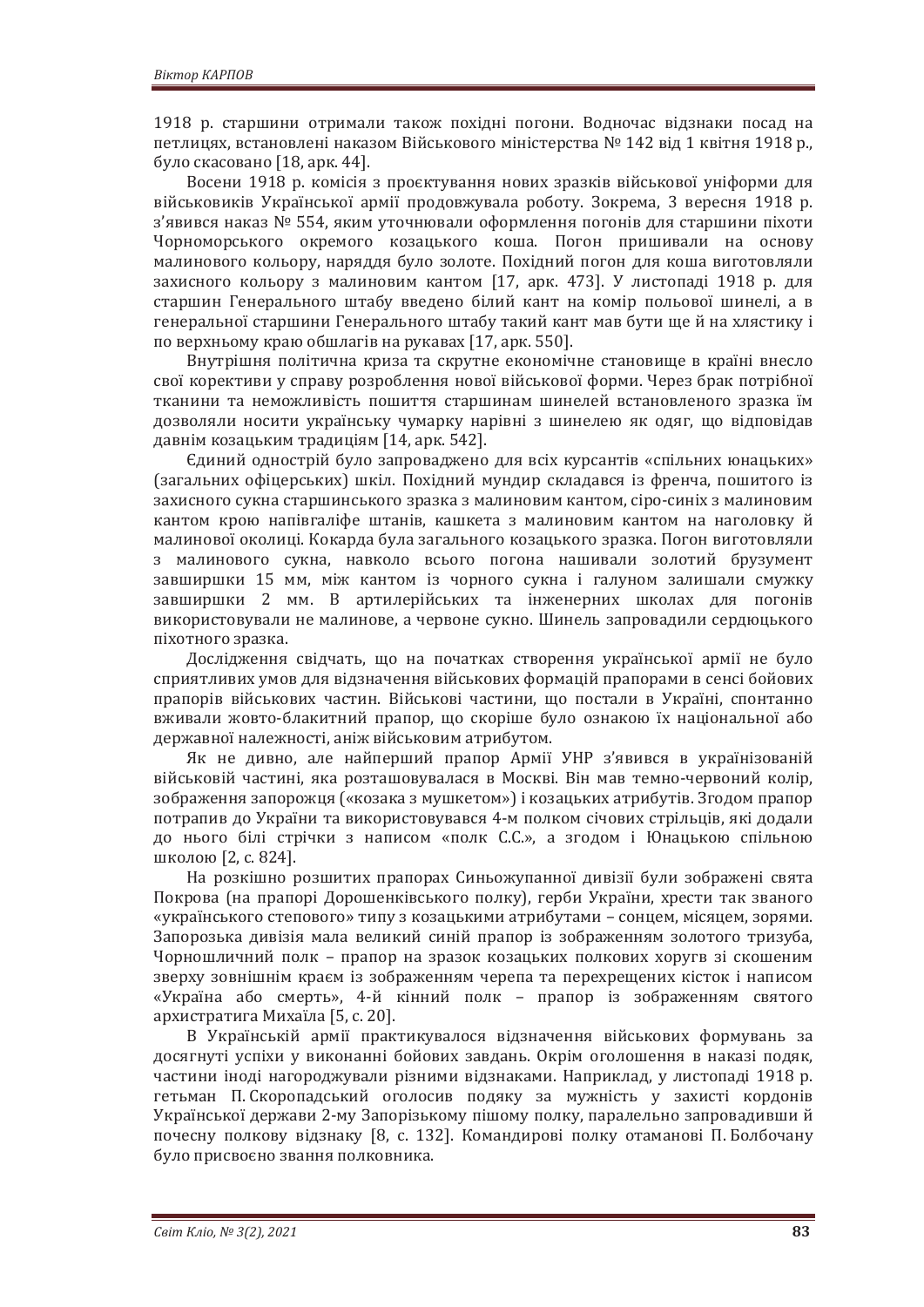Дослідник української військової символіки О. Городиський, аналізуючи стан творення військової символіки і зокрема відзнак, зазначав, що в 1917-1920 рр. в Україні так і не вдалося створити школу військового відзначення [3, с. 4]. Йому вторить інший лослілник, фалерист і геральлист О. Сокольський, зауважуючи, шо «навіть у час нашої державності не спромоглися впровадити хоча б системи бойових відзначень, а задовольнилися дозволом ношення бойових відзначень, наданих нашим військовикам передше іншими державами» [12, с. 31]. Проте наші дослідження дають змогу внести корективи в ці категоричні висновки, принаймні якщо йдеться про період Української держави П. Скоропадського.

Висновки. Дослідження теми символьного означення війська Української держави гетьмана Павла Скоропадського свідчить, що цей процес був зумовлений загальними закономірностями та внутрішніми протиріччями становлення та еволюції держави й політичної системи України, суспільного та культурного життя. а також динамікою розвитку української армії, що вона її демонструвала в 1918 р.

У період Української держави гетьмана Павла Скоропадського символіка війська розвинулася від простих елементів до цілком завершеного комплексу. Під час розроблення однострою війська Української держави було враховано давні традиції українського військового костюма, зокрема козацького. Булава, бунчук і козацький прапор поряд із назвою воїна - козак виступають символами українського війська та свідчать про успадкування традицій козацтва. Система рангових відзнак української армії періоду гетьманату була досить складною і мала низку особливостей, а її характерною ознакою було розроблення власної української термінології. Аналіз діяльності керівництва Української держави демонструє, що воно надавало особливого значення створенню державної нагородної системи та вживало заходів щодо її розроблення та утвердження. Звісно ж, на розвиток системи державних військових нагород впливали поточні військовополітичні події й реалії, у яких існувала Українська держава. Характерно, що окремі елементи символіки війська гетьмана Павла Скоропадського знайшли своє втілення в сучасних Збройних силах України. Зокрема, у 2015 р. для підрозділу Почесної варти було встановлено форму одягу, розроблену й запроваджену ще в період Української держави.

### СПИСОК ВИКОРИСТАНИХ ЛЖЕРЕЛ ТА ЛІТЕРАТУРИ

1. Воронін В. Люди, держава, нагороди... Нагородна система України XX-XXI ст.: Виникнення та розвиток в умовах політичних і соціально-економічних трансформацій держави і суспільства. Харків: Фоліо, 2013, 320 с.

2. Історія українського війська (1917-1995): упор. Я. Дашкевич. Львів: Світ, 1996. 840 с.

3. Городиський О. Військові відзначення. Вісті. Український військовий журнал, 1954.  $4.9-10$  (47-48). C. 4.

4. Дубрівний П. Сірожупанники. За державність. 1964. Зб. 10. С. 162-172.

5. Карпов В. Військові прапори України. Київ: Українська хата, 2007. 56 с.

6. Карпов В., Табачник Д. Українська військова символіка. 2-ге вид., доп. й перероб. Київ: Либідь, 2006. 264 с.

7. Карпов В. В. Становлення та розвиток військової символіки України. Київ: НАКККІМ, 2014. 232 c.

8. Карпов В. В. Історичні витоки української військової символіки та її розвиток в незалежній Україні: лис... лок. іст.. наук: 07.00.01. Переяслав-Хмельницький. 2015. 464 с.

9. Круковський О. Фалеристичні сліли Синьої та Сірої Ливізії. Знак: Вісник Українського геральдичного товариства. 2001. Ч. 23. С. 10.

10. Отт-Скоропадська О. Остання з роду Скоропадських. Львів: Літопис, 2004. 472 с.

11. Скоропадський П. Спогади (кінець 1917 - грудень 1918). Київ-Філадельфія, 1995. 492 с.

12. Сокольський О. Орден України. Вісті комбатанта. 1976. Ч. 2. С. 31.

13. Тинченко Я. Армии Украины 1917-1920 гг. Москва: ООО «Восточный горизонт», 2002. 136 с.

14. Тинченко Я. Синьожупанники: нові дані щодо знаків розрізнення. Однострій. 2009. N<sup>o</sup> 9. C. 9.